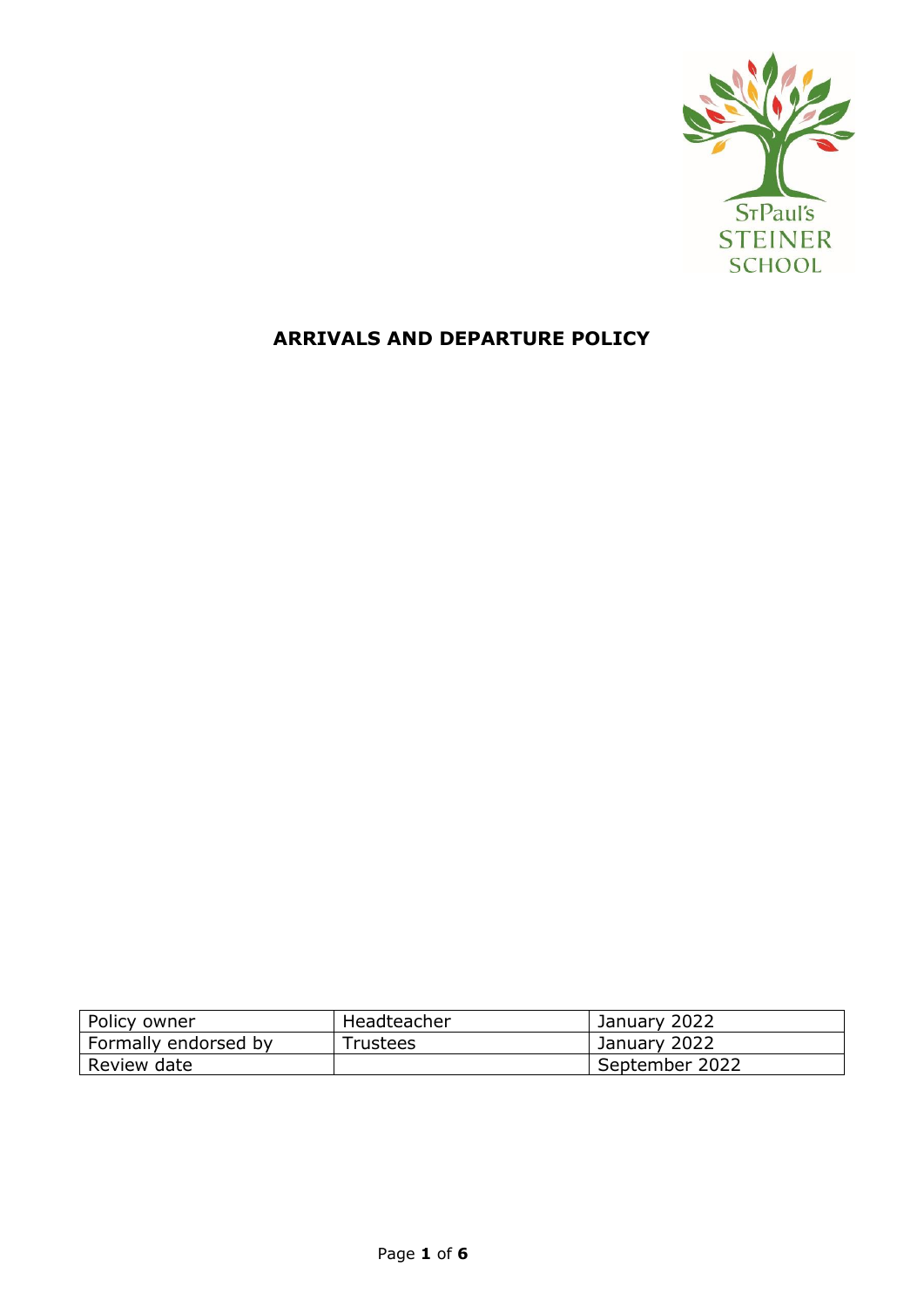# **Arrival and Departure Policy**

*St Paul's Steiner School is committed to safeguarding and promoting the welfare of children and young people and expects all staff and volunteers to share this commitment*.

#### **For all children:**

- Please call 0207 226 4454 if your child is late or if due to unforeseen circumstances you are delayed in picking up your child.
- The Class/Kindergarten teacher should be made aware of the arrangements for collection. This includes children regularly travelling home by themselves and/or if your child is to be collected by someone other than their parent.
- Continual lateness at the beginning of the school day or in picking up a child will be a cause for concern and will lead to a meeting with the relevant Class/Kindergarten teacher.
- Any urgent messages can be received by the teachers as a written message via your child or the school office. All teachers have a surgery time that can be booked to discuss particular issues. If you don't know when the surgery time is for your teacher please ask the school office.

#### **Entering and Exiting the School Premises**

The two entrances and exits to the school for children, parents and carers will be supervised by a member of staff during the busy arrival and departure times:

**8.00am - 8.30am 1.00pm - 1.30pm 3.30pm – 3.40pm**

#### **Kindergarten, Class I-III children and siblings**

Arrive and depart from the Marquess Road Entrance. Parents follow a one way system through the Kindergarten exiting at the St Paul's Road side with the possibility of leaving children's' bikes in the bike shed.

#### **Classes IV-VIII children**

Arrive and depart from St Paul's Road entrance.

Pupils arriving or departing outside of these times will need to speak to reception or press the intercom for entry. If you or your child arrives outside the times that the gate is opened, please ensure you do not let anyone in unless you know them. Ask anyone unknown to you to press the intercom to gain entry.

Members of the teaching staff will continue to be on duty to greet children from 8.15am – 8.30am each day.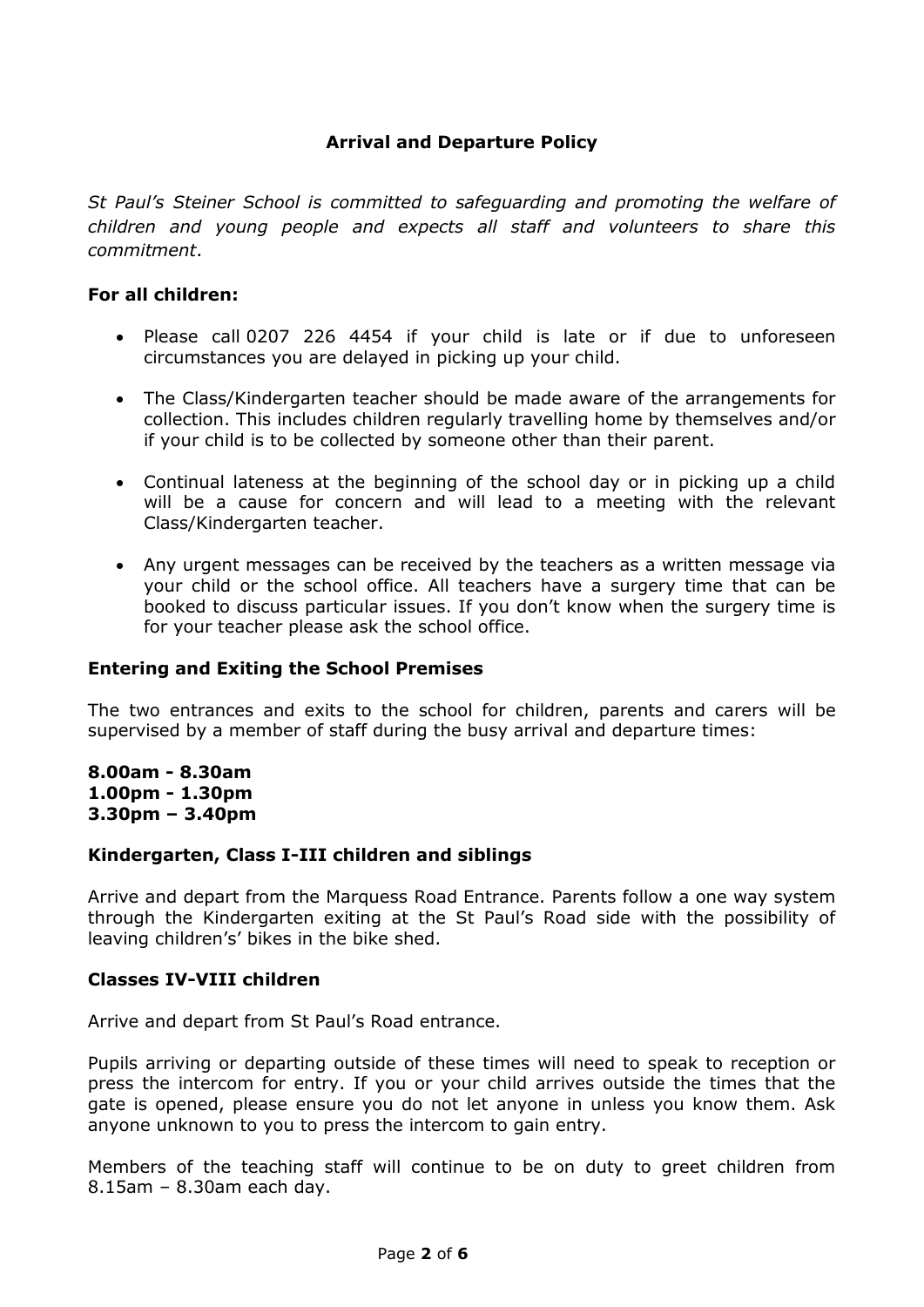The class teacher must be informed when children are picked up at the middle of the day and the child need to sign out from the book in reception.

## **Arrival Routine – School**

- We ask parents to say goodbye to their children outside the gates. The exception is Class I parents who can enter the yard.
- The main school door opens at 8.15am
- Children make their way to the hand washing basins and wash their hands before entering the school building.
- Children are expected to make their own way to their classroom from the School's front door.
- The School accepts responsibility for pupils 15 minutes prior to the start of lessons; this is at 8.15am for lessons beginning at 8.30am.
- The School does not take responsibility for children before 8.15am unless previously arranged with the individual Class teacher or a member of staff.

# **Departure Routine – School**

### **Class I to III:**

- Lessons end at 1.15pm or 3.30pm according to the timetable. Once the lessons end the children will get ready to leave the classroom. Please allow time for this to happen.
- Children from these classes are handed over to parents by the Class teacher at the end of each school day by the Marquess Road gate. We ask the parents to refrain from entering the School to pick up their children. The exception is Class I parents who can enter the yard. Care will be taken for the teacher to see the parent and hand over each child and tick each child on the sign out sheet.
- If someone else will pick up a child in classes I to III, the parent will need to tell the school beforehand by contacting the absence@stpaulssteinerschool.org.
- If the child has not been picked up the child will be taken to the reception and parents will be called.
- From the time a child is handed over the parents are fully responsible for the child.

### **From Class IV onwards:**

 Lessons end at 3.30pm. Once the lessons end the children will change and get ready to leave the classroom. Please allow time for this to happen.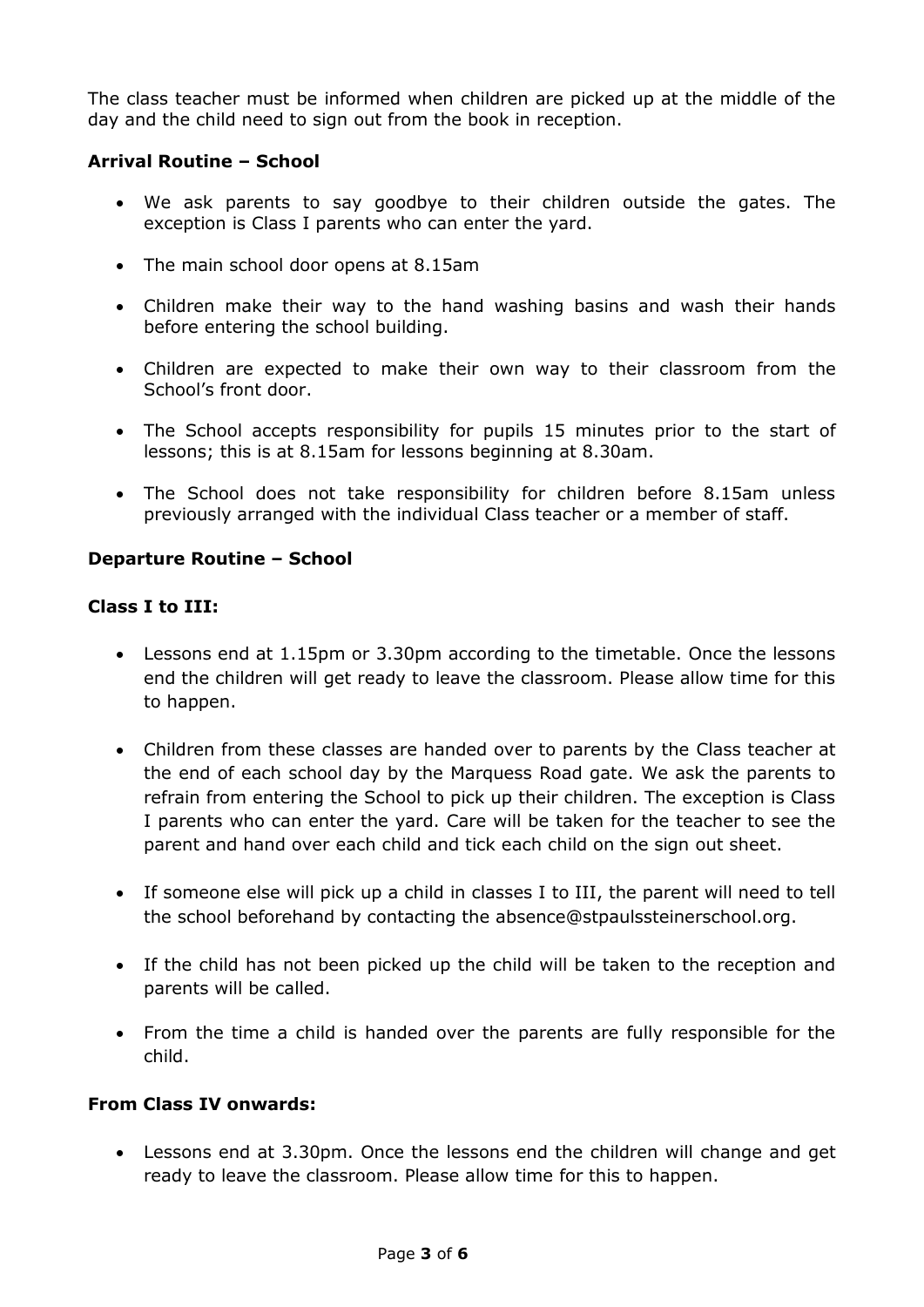- Class IV-VIII: Children leave the school building by themselves and wait in the garden for parents to pick them up by the St Paul's Road gate or make their own way home. We ask parents to refrain from entering the School to pick up their children
- Parents will follow the usual procedure by calling the school office if a parent is late picking up, as the child will make their way inside the school building to wait.
- Parents should inform the school when the child begins to make their way home by themselves in writing.
- Some parents, not all, will choose to give their child a mobile phone for the journey to and from home. The parent will inform the school when this happens in writing, taking care not to give a phone with internet access when this is not allowed in school. Students must hand phones in at reception on arrival and be picked up at the end of the day.

# **Kindergarten – arrival and departure**

- The Kindergarten doors' open at 8.15am and the day ends at 1pm.
- Arrival time is between 8.15 and 8.30am.
- Parents are asked to line up outside the Marquess Road gate.
- Late arrival: children can join the class by using the intercom and a member of staff will open. The member of staff will take the child to their Kindergarten and sign the child in.
- If someone other than the parent is collecting your child, the name of that person must be written on the sign-in sheet. Each Kindergarten has a password to be given the person who collects the child.
- Kindergarten ends at 1pm and Kindergarten Lunch Club at 3:30. The children are handed over by the Kindergarten doors, once parents – or the person authorised to pick up the child - have signed the sign-in/out sheet.
- Teachers cannot hand over a child to a person who is not the parents, unless that person's name is on the sign in sheet.
- If parents are late picking up after 1:15 or 3:40, the children will be taken to reception and be collected from there.

The School does not accept responsibility for any children outside school after the main School door and gate are locked at 4.00pm, unless the child has an afterschool arrangement with the class teacher, i.e. homework club, detention or other events.

Children are not allowed back in school after 4.00pm unless there's an event, club or prior arrangement. This is to ensure that children are always supervised and safe when in the school.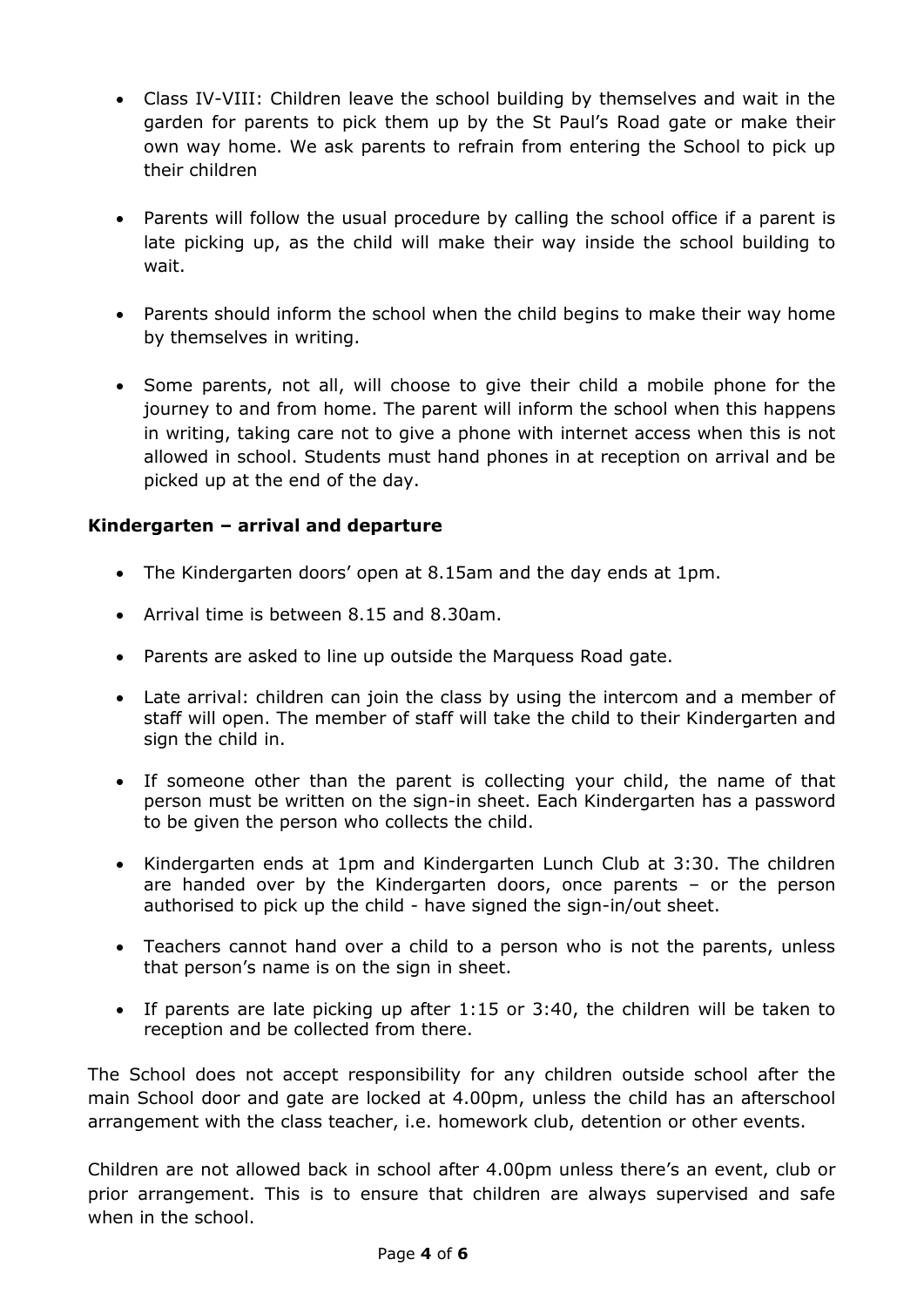# **Break and lunch break time procedure**

### **Kindergarten**

All four Kindergarten groups share a garden which is enclosed from the rest of the garden surrounding the main building. Gates are always locked during break time. Each side has one group out at the time, and they are supervised by KG teacher and assistant.

They will be given time for hand washing before entering the school.

### **Classes I and II in the enclosed Garden**

Classes I and II will take longer time to finish their snack/lunch and get dressed and they will come out into the enclosed garden area at around 11:50 (first break) and 1:35 (lunch break).

These classes are supervised by two members of staff. The close proximity to first aid, telephones and support staff ensure security.

The gates are locked at all times apart from drop-off/pick-up times when a gate supervisor is in place.

They will line up on time for hand washing before re-entering the school.

### **Classes III to VI on the Green (St Paul's Open Space) during break**

Classes III-VI will spend their breaks on the Green. The Green is a public space with 5 entrances. The children will be supervised:

Member of staff "supervisor A" will stand by the first gate leading into the Green. That supervisor ensures the safe transit from school to Green and vice versa. The gate supervisor A will see stragglers and keep track of those needing to return from the Green to the school.

The other three supervisors are actively looking after the children. They have brought their mobile phones, first aid box with medical information such as allergies and asthma and the school bell.

The Green (St Paul's Open Space) is divided into two zones:

**The first zone ("the bowl")** is for classes III and IV. It includes the path and its two gates, leading to Marquess Road and the gate by the Rose garden. That area, zone and gates will be the focus of break supervisor B.

**The second zone is the flat area with outdoor exercise equipment and the climbing frame.** This area is for classes V and VI. It includes a "dark area" behind the Rosebowl and a gate at the far end of the Green, which will be checked by supervisor C.

Supervisor A: Gate close to school, observing the school entrance Supervisor B: Gate leading to Marquess Road, path leading up and the gate by the Rose garden.